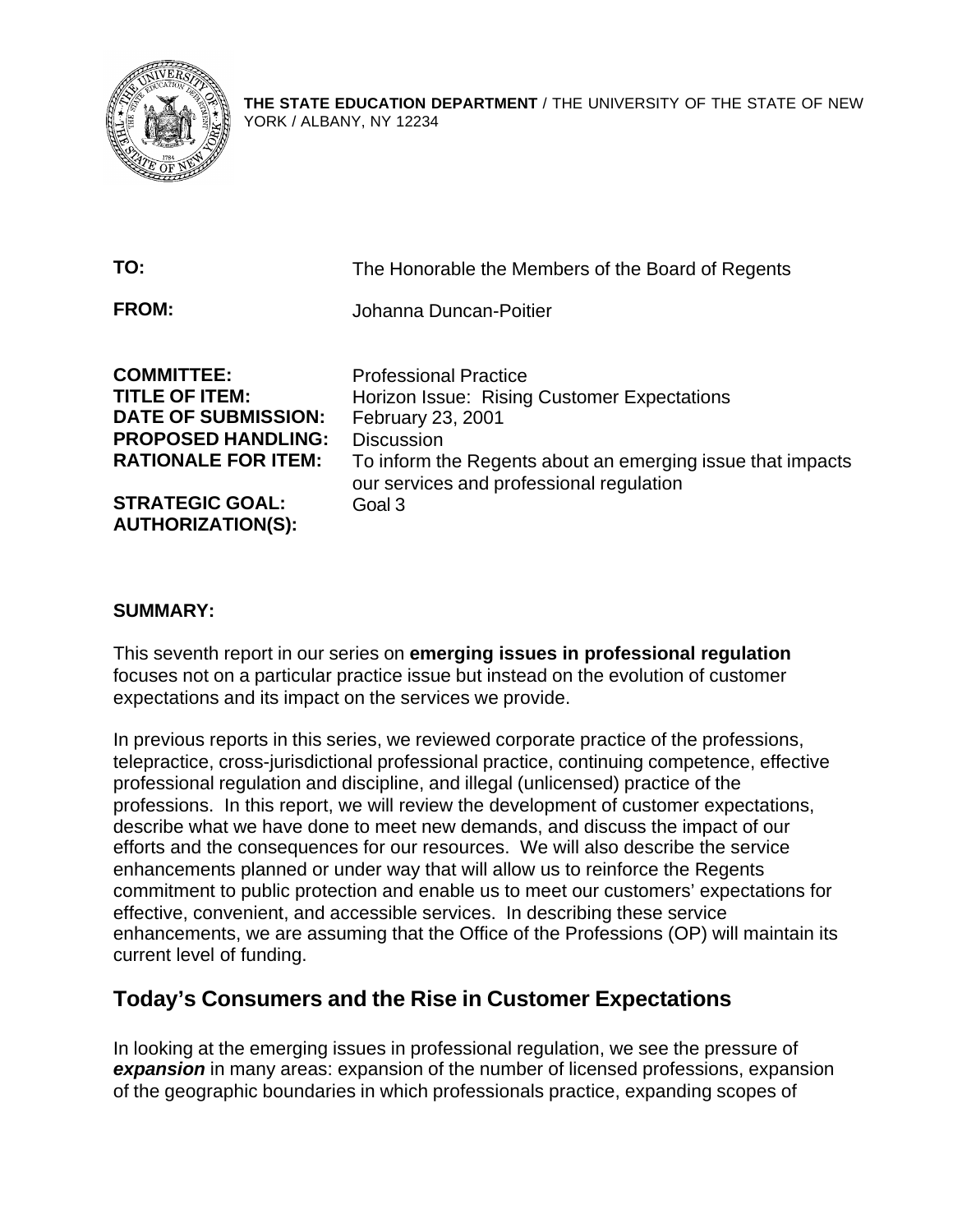practice, etc. These are linked to expanded customer expectations -- consumers want their professional service providers to do more, and professionals themselves want to maximize their opportunities to provide services.

Rising customer expectations are not limited to professional services, however. There are a number of factors shaping today's consumers**<sup>1</sup>** :

- $\triangleright$  As new technologies and channels for communication become established (e.g., the Internet), distance is eliminated or minimized, and information is often available immediately. Today's consumers are the beneficiaries (and sometimes victims) of the information explosion. The **volume** of information available is greater than ever, as is the **speed** with which it is gathered. We talk of running on "Internet time" - 24/7/365. Consumers expect these standards to be met in all their transactions. In some cases, information availability has outstripped prudent and appropriate use, such as when consumers seek professional services online and assume the services are offered by licensed and competent professionals.
- � In the United States, consumers are also becoming **increasingly diverse** -- and potentially "digitally divided" (those with access to technology and those without).
- $\triangleright$  Many of today's customers are more likely to question their service providers and to take active roles in determining what they need; previous generations were more likely to defer to the judgement of the provider.
- $\triangleright$  Social and demographic factors are also redefining customer needs and desires; customers are pressed for time, and they routinely expect government to deliver the customer service "gold standard" they experience in the private sector.
- $\triangleright$  With new information technologies, some consumer concerns about privacy have intensified.

Our customers -- consumers, licensed professionals, applicants, students, professional associations, educators, and others -- expect OP to provide the level of service they have received from forward-thinking organizations in the private sector. We take for granted that our favorite mail order company will be available 24 hours a day, 7 days a week…and that their representatives will be unfailingly polite and helpful...and that they will have an interactive website for our use. If **we** expect that of L.L. Bean, why shouldn't our customers expect it of us?

In our role as information providers, we must recognize that accessible information must be accurate, up to date, and *high quality*. When we provide the information they need, consumers become our partners in supporting sound professional practice. There are many places where consumers can get incomplete or slanted information, but we must work hard to be *the* source for basic information -- the "seal of approval" to which they turn.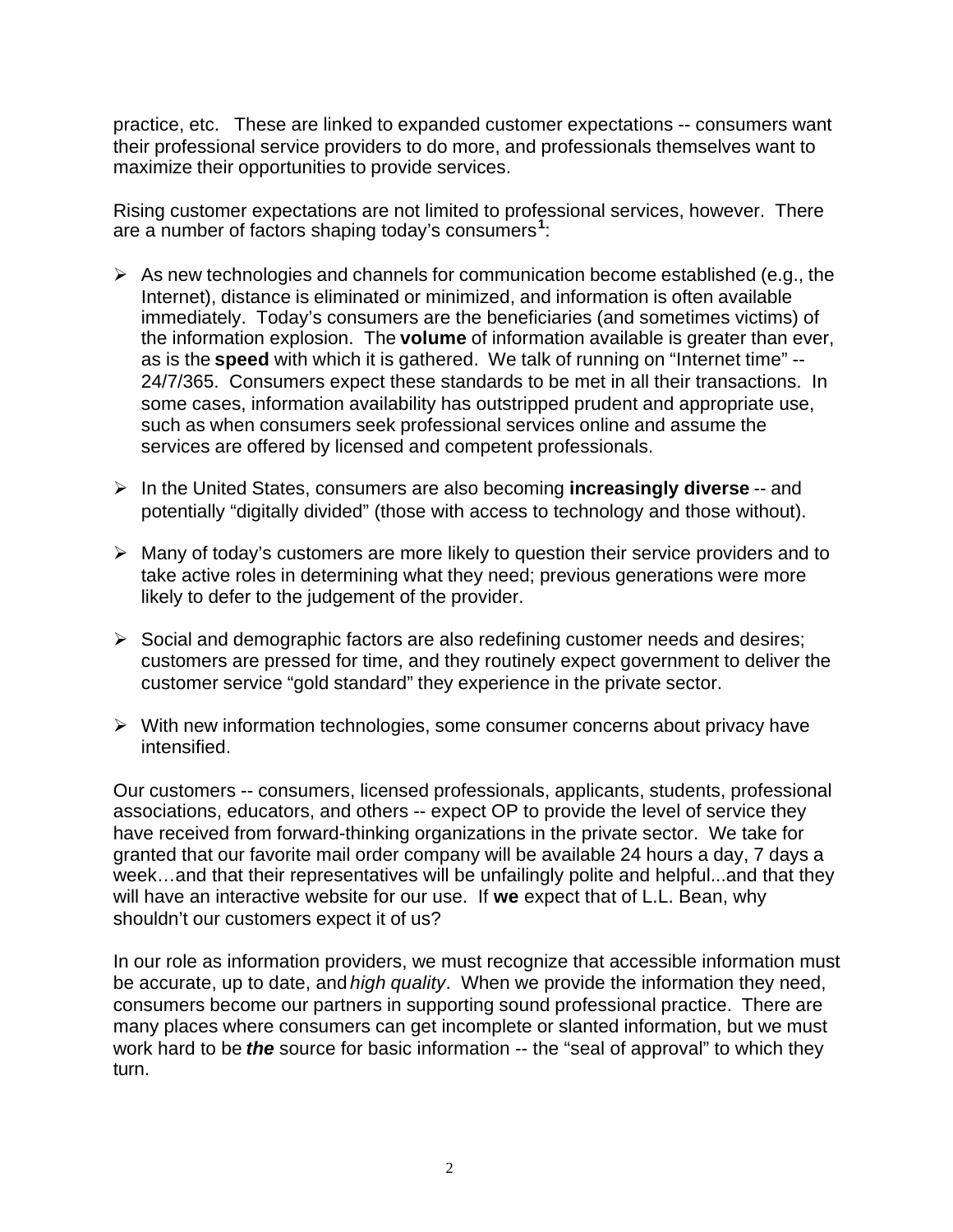# **Meeting Today's Demands: Outreach and Accessibility**

The bar for customer service continues to be raised by technological developments and the increasingly active role consumers are taking in defining their information and service needs. As providers, we have to employ new options for communicating information and delivering services -- balancing the limits of our resources with today's customer service

expectations. The Regents charge to protect the public and the integrity of the professions underscores the importance of being **<sup>100</sup>** acknowledged by our **<sup>80</sup>** customers as trusted and responsive providers of **<sup>60</sup>** information and services. When we meet or exceed  $\frac{40}{40}$ customers' expectations, we earn their goodwill and **20** promote the Regents critical role in professional **<sup>0</sup>**

### Professional Licensees' Satisfaction with OP



#### *Web Resources*

One of the most prominent tools for customers today, of course, is the World Wide Web. OP's website features a number of highly successful and high-profile customer service enhancements. For example, our popular **license verification feature** allows users to

# **confirm licensing**

**information** about individuals and entities. This information, which instantaneously reflects the information in our secure database, is available **24 hours a day, 7 days a week**. Our customers say they love to use this interactive, self-service feature. They now average more than **175,000** license verifications *each month*  through this service. And its use continues to grow.

# Cumulative Online License Verifications



\*Includes pharmacies and other professional entities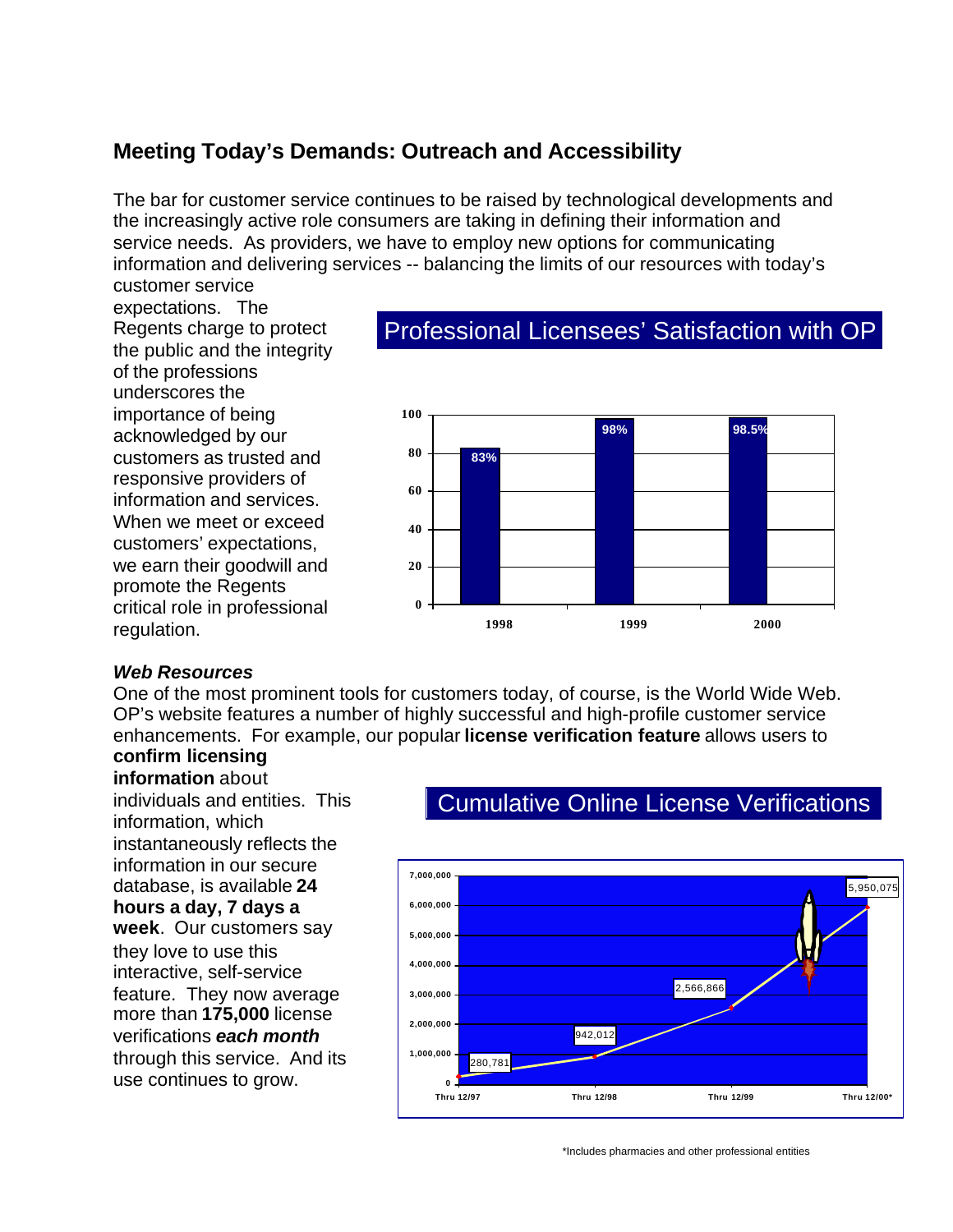We expect all professions to have a complete set of licensure forms available online by this spring. Online forms are convenient for applicants, *and* each downloaded set of forms saves OP about \$5 in postage, handling, printing, and material costs. With an estimated10-15% of all license applications including downloaded forms, this translates into 5,000 to 7,500 applications per year -- or as much as \$25,000 to \$37,500 that can be redirected to other services. Our next goal is to make these forms interactive, so that customers will be able to apply 100% online via electronic signatures and credit card payments.

This success story actually started three years ago, when a process improvement team streamlined our licensure applications. In one instance, we reduced six forms into one comprehensive form. The improvements made applications easier for applicants to complete, easier for us to process, and feasible for us to format for the web.

#### *Automated Phone System and E-Mail*

Our Customer Service team has taken a cue from the private sector, which has led to a number of new approaches to our work, including a **customer callback process**. Team members are generalists who answer a variety of customer inquiries. Sometimes, however, they must refer a caller to a specialist, outside of the team, for detailed information. In selected circumstances, team members call customers back within 48 hours to confirm that they got the information needed. Our customers indicate that they are astounded to get these callbacks -- and they praise us for our level of service.

The team also looked to technology solutions to bolster an outdated phone system that was consistently overburdened by the volume of calls. After extensive research and development, OP implemented a state-of-the-art phone system that efficiently directs callers to the resource they need, **eliminates busy signals**, and allows us to promote just **one phone number** for nearly all services. We implemented "Phase I" of this new system in March 2000 by effectively increasing the number of lines available through an advanced technology that directs the flow of calls.

When a customer calls the main line of a work unit, the phone system automatically directs the call to one of the available staff members in the unit. If all staff members are assisting other customers, the caller is given the option to either wait for the next available person or to leave a detailed voicemail message. Prior to March 2000, if the main line in the unit was busy, callers received a busy signal. With the advanced system, we improved access to staff, eliminated busy signals, and provided new options for callers.

"Phase II" began in September 2000 with the installation of a high-tech entry to the phone system. This new entry automates some services and allows us to promote **just one phone number** for our Albany offices, including our general customer service unit, our license processing units, and the offices of the State boards for the professions. Through efficient call routing, the use of voicemail, and recorded answers or automatic fax-backs to common questions, the system ensures that callers get the information they need **on their first try**. Every caller has the opportunity to speak to staff, and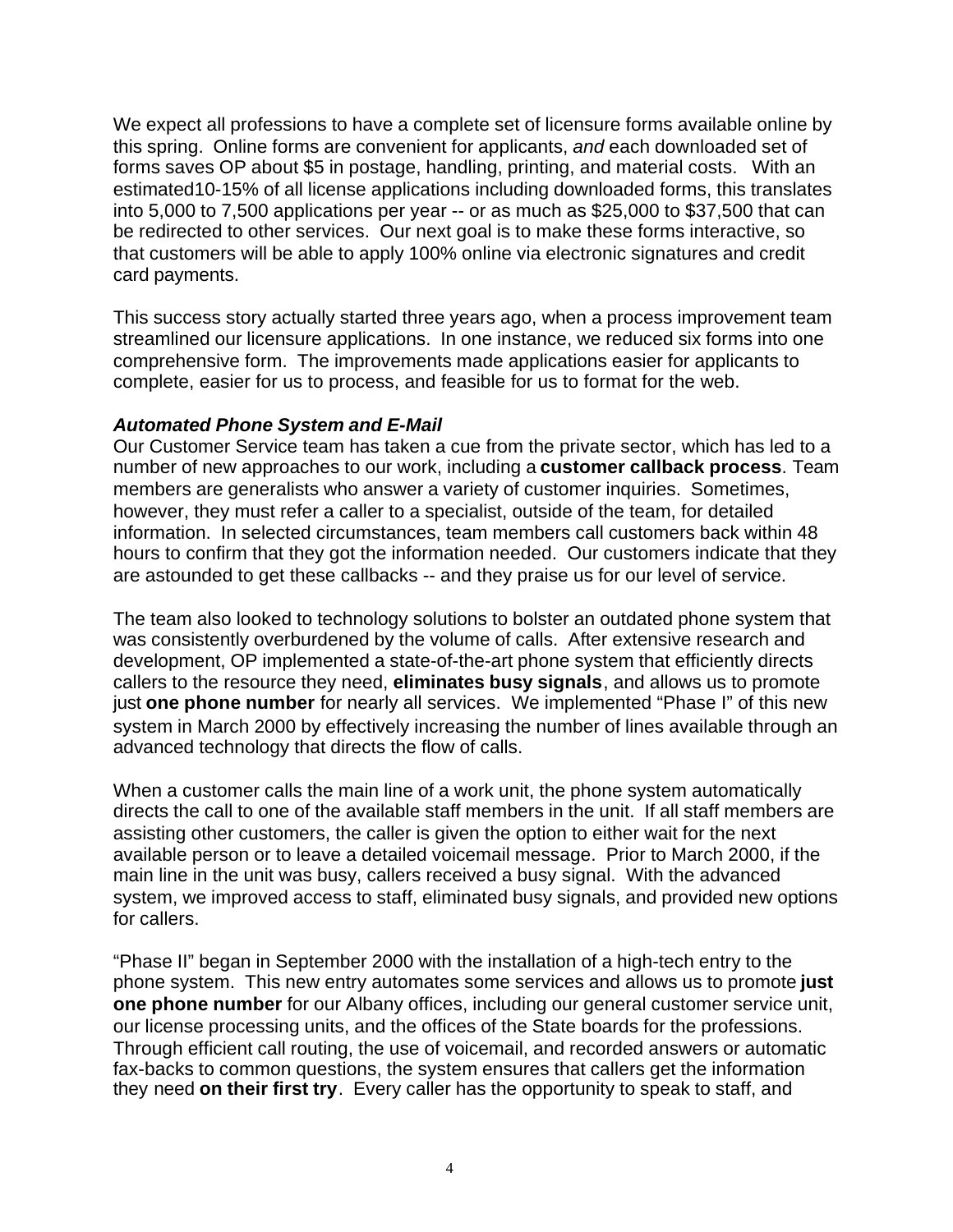callers are directed more accurately because they choose the *function* they need from the menu. Callers may also leave detailed messages, which are responded to within one business day.

With the new entry to the phone system, staff can spend less time routing callers and more time helping customers who have complex needs that cannot be addressed through the system's automated options. The system also provides supervisors with reports and data that allow them to tailor phone coverage to shifting call volumes.

Analyses of the initial data from the system confirm seasonal variations in calls, which are driven by graduation dates, exam deadlines, and other factors. These reports also show that **more callers than ever before are reaching OP**, based upon the significant number of callers who can now be served through automated means. In October 2000, the first full month with the entire system in place, OP handled 72,980 calls through the system. Nearly 21% (15,552 calls) were handled through an automated service. While the system has opened up new portals for customers, automated services shift some of this volume away from staff. Likewise, the improved routing of calls eliminates many of the misdirected calls that burden staff and frustrate callers.

Subsequent months show the automated services handling 14–26% of all calls (or 10,000–18,000 callers). We are aiming to consistently serve 25% of our callers through automated means, which is the standard for an effective system. Through technology upgrades and feedback from customers and staff, we will continue to enhance the system in pursuit of that target. A full cycle of data and additional trend analysis should confirm the effectiveness of the system and provide reliable data that we can use to make customer-driven decisions.

For customers who prefer computers to telephones, OP offers a response time of one business day or  $70,000$ less to e-mail inquiries. 60,000 OP's **60 generic e-mail boxes** received over 50,000<br>65,000 messages in 2000, a 20% increase over 1999.  $40,000$ Response templates help to speed replies to 30,000 frequently asked questions. In addition, our  $20,000$ walk-in customers increased by  $27\%$  in  $2000$ ,  $10,000$ to 3,574 customers.

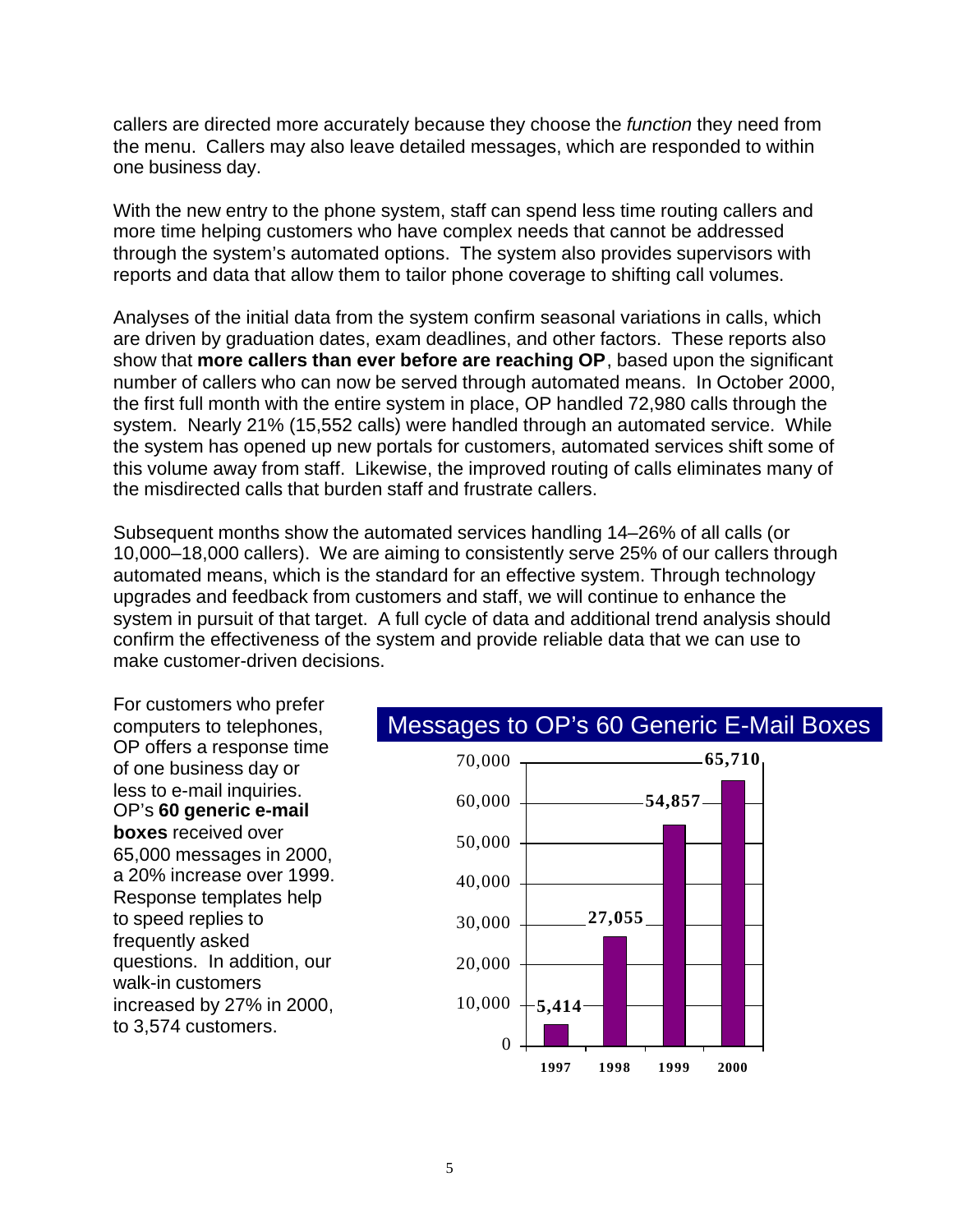# OP's Walk-In Customers



#### *Privacy and Security*

While technology has raised customer expectations and allows us to meet customer demands, our consumer "profile" also points to increasing concerns about the security and privacy of information made available through these means. This includes information we hold as regulators (licensure and discipline records, for example) and the sensitive health and financial information for which the professionals we regulate are responsible.

The 1999 overhaul of pharmacy regulations exemplifies our commitment to consumer and privacy issues. To encourage the evolution of pharmacy practice while addressing security issues, the Regents approved provisions to ensure the safety and security of the electronic transmission of prescriptions. Additional provisions also allow the profession to better accommodate demonstration projects (such as robotic dispensing) for tomorrow's technologies. In addition, the updated regulations gave patients the ability to refill a prescription at a pharmacy other than where the prescription was originally filled -- a real plus for consumers who are increasingly mobile and pressed for time.

Of course, we must also be vigilant about the data we keep on licensed professionals, from licensure and disciplinary information to basic personal data. While we will continue to move in the direction of making public information available and accessible, we are careful to safeguard the integrity of both public and restricted information. For example, the Department protects the security of the licensing data we offer online through the verification service. Within our own licensing units, we protect our hardcopy licensing documents as well as the electronic systems we use to store data and authorize licenses.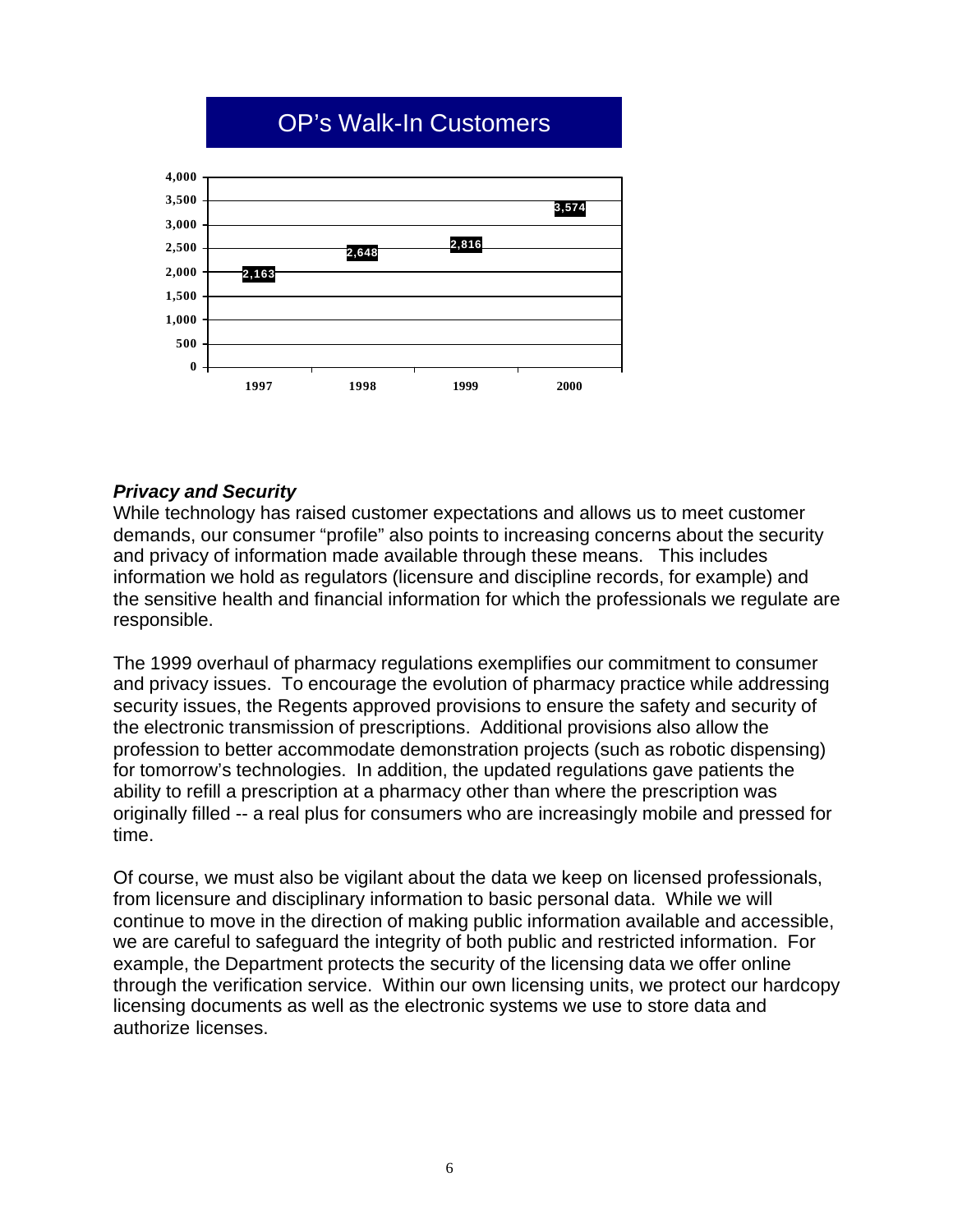#### *Streamlined Processes and Outreach*

 While we have focused on some of the "high tech" routes for delivering information and services to our "wired" customers, we have also greatly expanded our use of traditional routes. We have highlighted many of these in previous Regents reports that reference our outreach efforts. Public events, brochures, practice advisories, publications, speaking engagements, and other traditional means continue to help OP respond to a diverse array of needs and keep Regents Goal 3 front and center. These "low tech" efforts include the following:

- $\checkmark$  consumer brochures on the 38 professions, available in multiple languages
- $\checkmark$  profession-specific practice advisories, as needed, to address breaking issues and newly defined policies
- $\checkmark$  revamped application packets and guides to practice
- $\checkmark$  regular events with key stakeholders, such as the Regents Conference on the Professions and Annual Leadership Forum
- � *The Update* newsletter
- $\checkmark$  active participation in national and regional conferences
- $\checkmark$  public service announcements in the Yellow Pages
- $\checkmark$  profession-specific events led by the State boards, including speaking engagements with professional associations, educators, and students
- � annual *Calendar & Information Guide*

### Year 2000 Office of the Professions Outreach to Licensees, Prospective Licensees & the Public

Education Activities to Prevent Misconduct and Support Ethical, Competent Practice



\*Includes general presentations and distributions of practice advisories, guides to practice, application packets, and handbooks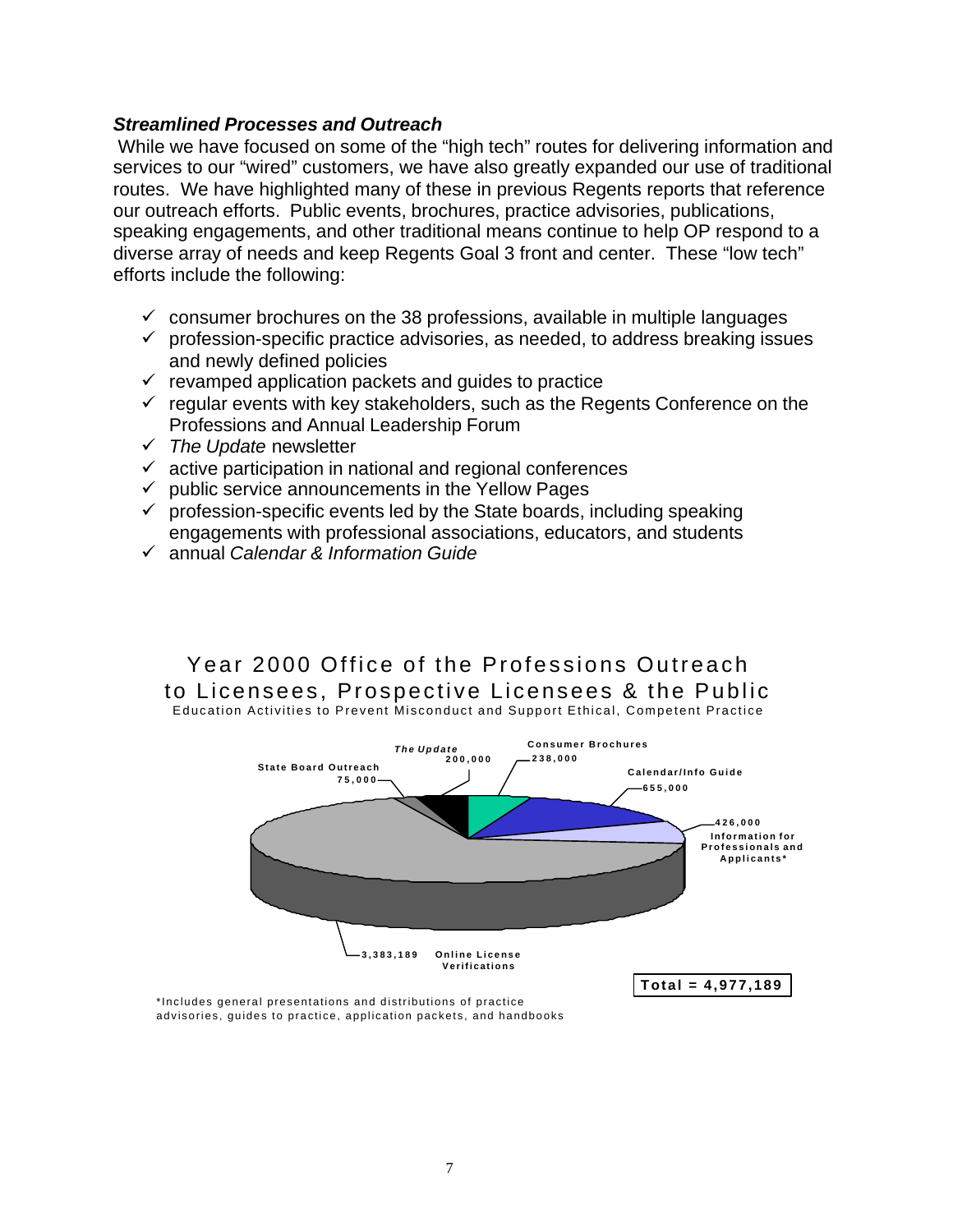

**Office of the Professions** 

Likewise, regular surveys of customer groups (new licensees, reregistering professionals, professional associations, etc.) help us measure and verify our customers' expectations at key service points. Our "low tech" efforts also include the intensive work that went into streamlining key processes. Redesign teams charted processes for many of our core services, from the process for resolving misconduct complaints to those for renewing registrations and issuing licenses and refunds. These efforts, which were about working smarter with existing tools, refined our core processes to the point where they continue to post results on par with any of the successful, new, technology-based services.

#### *Other Tools*

We have also improved our ability to serve customers by giving staff tools that help them do their jobs more swiftly and efficiently. In 1996, staff had "dumb" computer terminals, and customized and mail-merged letters could only be created on select equipment. Today OP staff have some of the most up-to-date desktop computers in the Department. Documents can be shared and edits made across regional offices in a matter of minutes. Likewise, web access facilitates research and access to reports on issues related to professional regulation. We also created an internal website that gives staff rapid access to a "library" of useful information that helps them serve our customers.

Staff also use portable computers for work in the field so e-mail can be answered and meeting notes and draft reports can be developed "on the road." In addition, laptop computers and projectors enable us to do highly professional live web demonstrations at professional meetings and community events. Finally, high-speed photocopiers allow us to print licensure applications and other needed materials more frequently and in smaller batches. This saves storage space and helps ensure that customers always have current materials. All of this contributes significantly to staff being "knowledge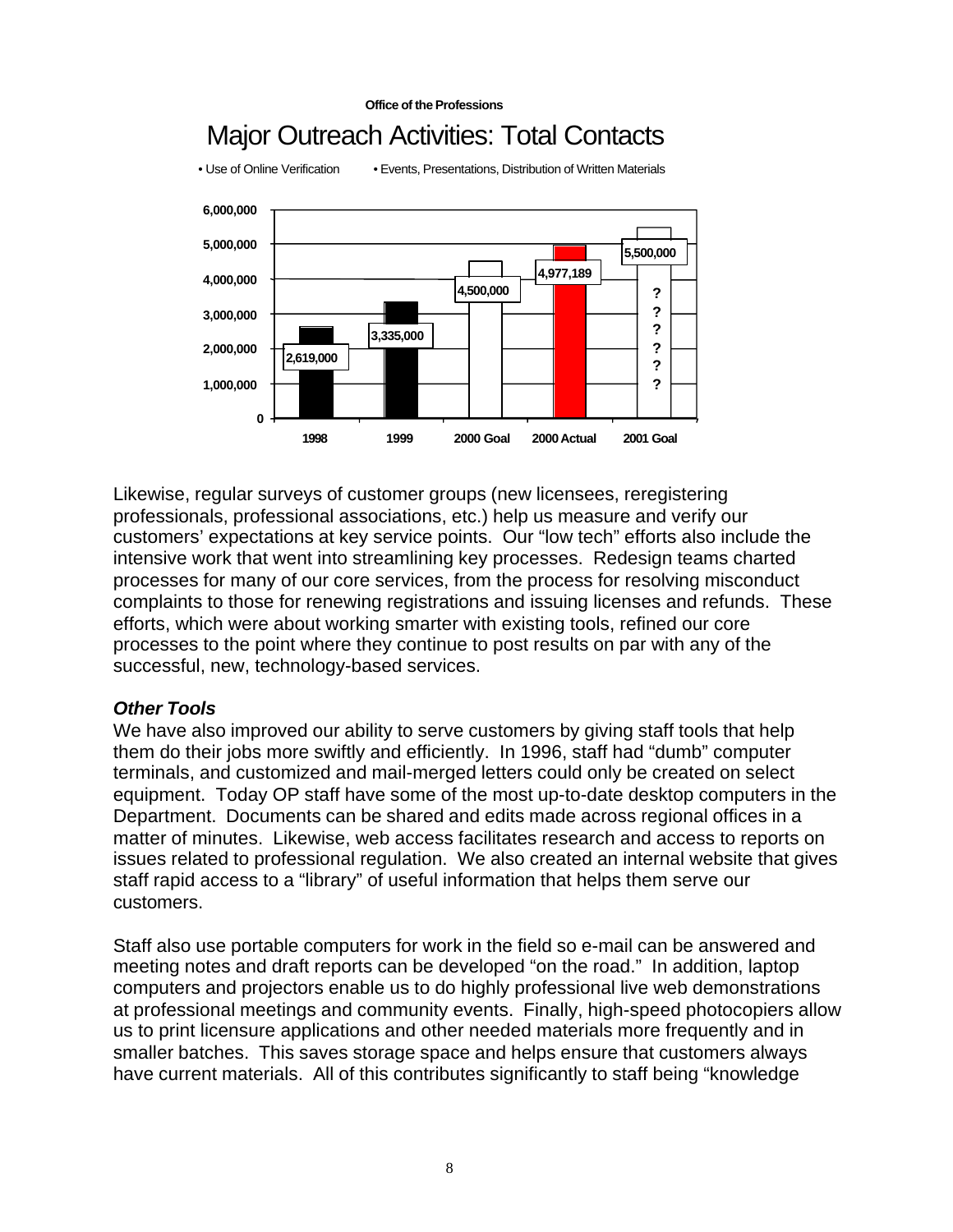workers" able to respond accurately and promptly to customer needs -- and meeting or exceeding their expectations.

### **The Impact…and Challenges to Our Capacity**

To meet our customers' expectations and to fulfill our charge to protect the public, we opened portals into the Office that never existed before and actively encouraged our customers to make use of our services. We measured the immediate impact of our efforts by the response to these services. As referenced above, the number of license verifications performed online, the number of inquiries handled via e-mail, and other measures continue to grow steadily. But to fully measure the impact, we must also look at the consequences of the service itself for our workload and resources**.** 

Technology-based efforts such as the online license verification or the automated phone system typically increase our capacity for services. Automation and technology let us improve our ability to carry out relatively simple, discrete functions -- just as they were designed to do. The challenge comes, however, when this increased demand spills over into the complex services that cannot be handled by a mailed or e-mailed document, a prerecorded message, a speedy computer processor, or the most streamlined process. The tremendous growth in the number of professional misconduct cases exemplifies both the success and challenges resulting from our outreach and process improvement efforts.

The discipline process itself, of course, benefited from the demands our customers made. They told us the existing process took too long and cost too much. We responded with an intensive redesign process that culminated in the complaint resolution process. As we have reported before, that streamlined process reversed the old trend and is now resolving the majority of serious discipline cases through fair, appropriate negotiated settlements -- in far less time, and at far less cost, than when the majority of cases proceeded to full hearings.

The success of the complaint resolution process, the use of new tools for communicating with and serving customers, 10,000 and our expanded outreach **9,000**  each played a part in **8,000**  raising the Office's profile. **7,000**  All of these factors, **6,000**  however, also increased **5,000**  demand for our services, as **4,000**  evidenced by the recent **3,000**  growth in the number of **2,000**  misconduct cases opened. **1,000** 

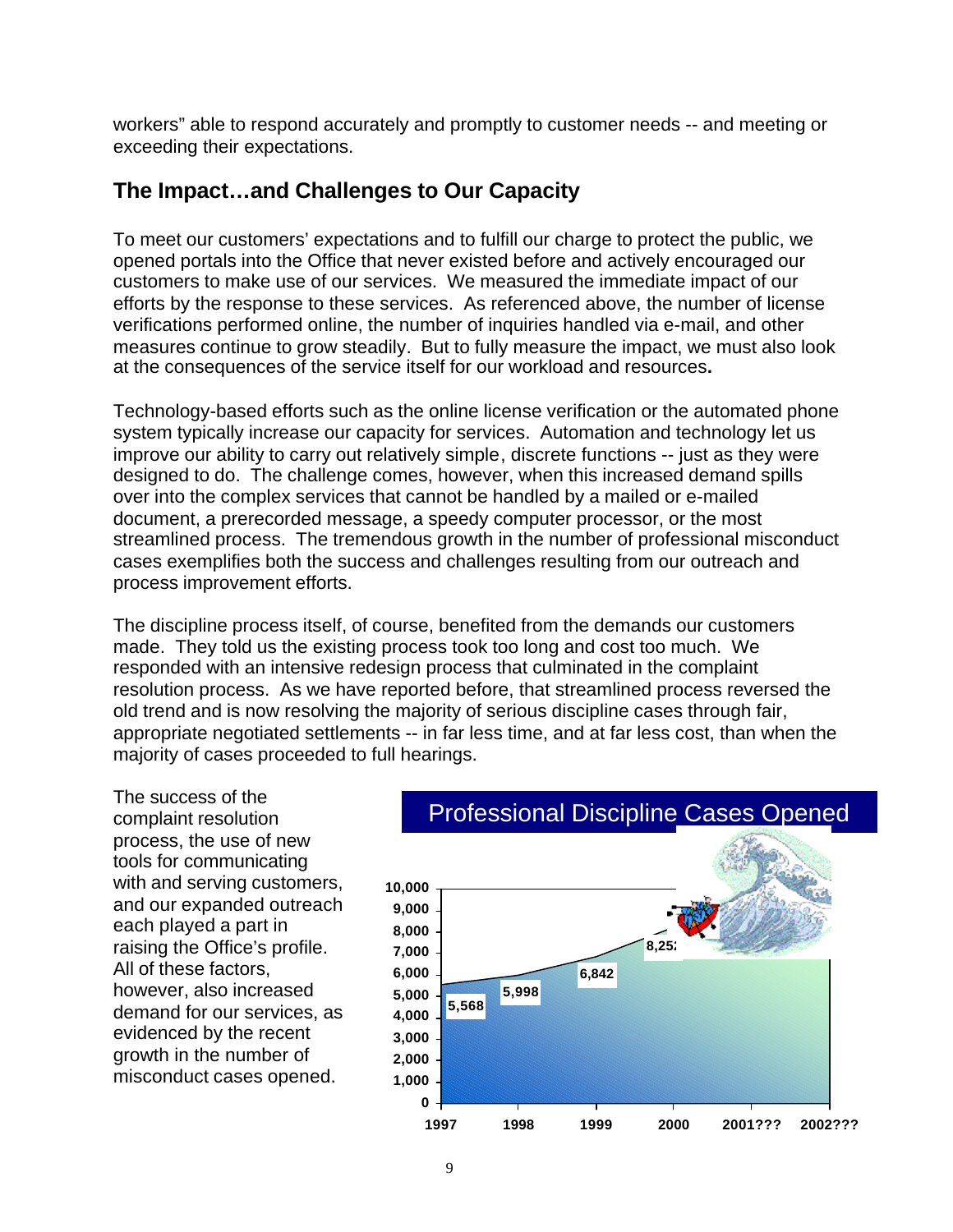Customer expectations will continue to evolve, and we will continue to seek the best ways to meet or exceed these expectations. Nonetheless, with each service enhancement, and with each outreach effort, we are making a promise on behalf of the Board of Regents. The promise is that we will provide timely, efficient, and uncompromised services that customers can rely upon. If demand outstrips our resources, however, then we cannot keep that promise.

Because of the efficiencies of the have kept the promises we made to the consumers and professionals who are filing more misconduct complaints than ever. If the trend continues, we **100**  may reach a point where the strides we made through technology, **80** outreach, and process improvements **<sup>60</sup>** will overwhelm the scarce "resource" that makes all of those things work: **40 our staff**. Our prosecutors, for example, are increasingly in danger of **<sup>20</sup>** being overwhelmed by the rise in **0** 



That possibility does not excuse us from pursuing and providing world-class customer service, as defined by our customers. In looking ahead, however, we must give the strongest consideration to efforts that will serve that purpose and which will not undermine the excellent performance of the staff at the heart of our operations. For each new "portal" we open, and for each process improvement we make, we must also consider their impact on our resources, both immediately and down the line.

# **Looking Ahead: Maximizing Results within Existing Resources**

Customer service is not a management fad -- it's a survival tool and the path to excellence. The job of improving the quality and breadth of services is never complete, because each new service enhancement raises customer expectations. It is our job to encourage the continuing evolution of our products and services. The reality is, however, that we must focus on the opportunities that fit best with our resources. In pursuing 24/7 phone support, for example, we implemented our newly refined automated phone system -- rather than "live," around-the-clock operators. The new system involved an investment of money and staff time, of course, but even at this early stage we can see the positive results of our investment.

We are not by any means finished with our service enhancements. Our "wish list" of items is ambitious and focused on making our services even more convenient and accessible. We must weigh each possibility carefully, balancing customer demands with the responsible use of our finite resources. Fortunately, we are not alone in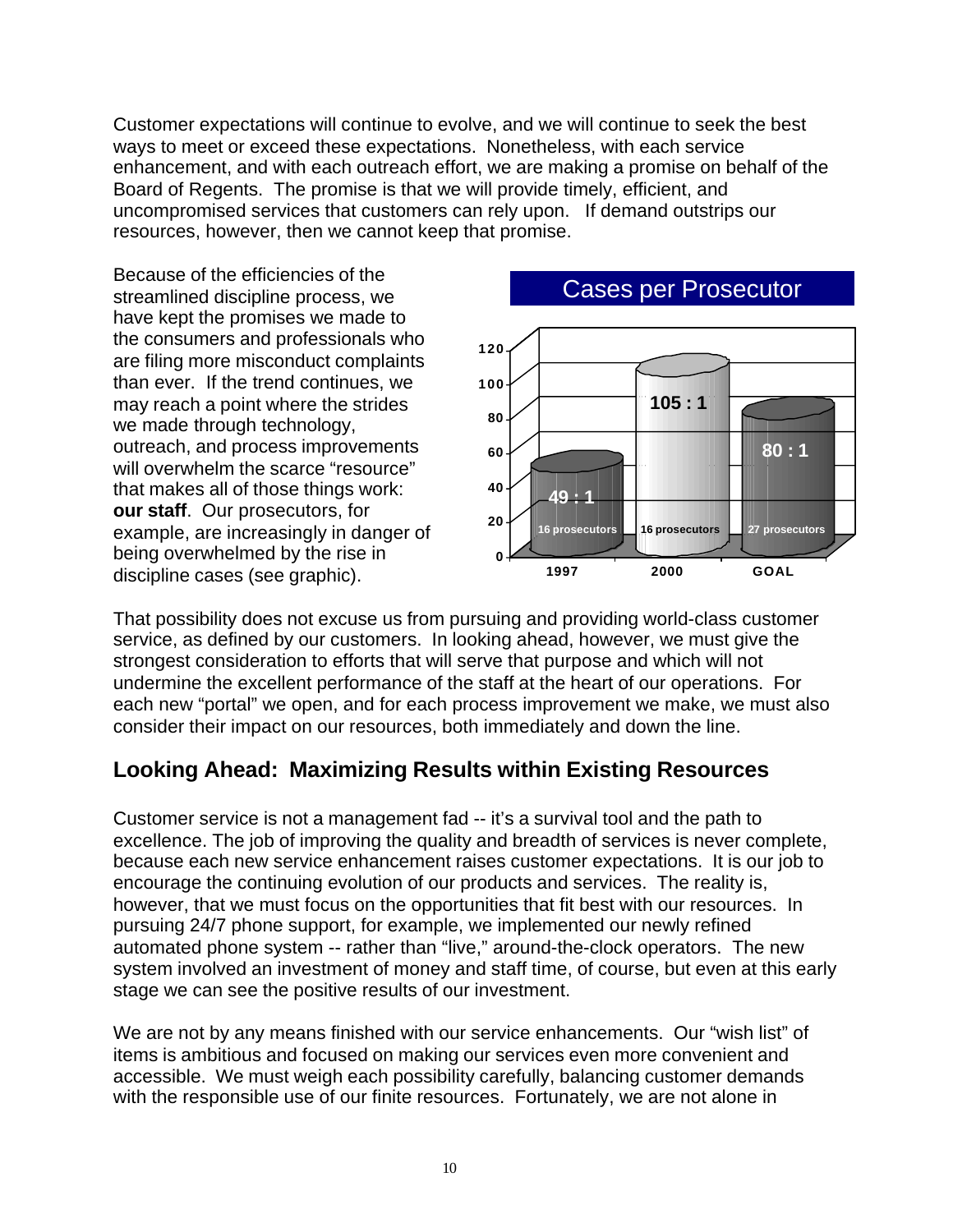revolutionizing New York's approach to serving its customers. Efforts are now under way, across all State agencies, to implement the tools needed for electronic commerce. These include the development of a State web portal, which will allow users to start from a single web page and reliably search for the information they need -- a functional index to all State services.

Development of the State web portal supports one-stop shopping for New Yorkers, and the related statewide e-commerce initiative is helping to spur the development of the interactive, online services our customers demand. We are working towards application materials that can be completed online, as well as customized "accounts" for licensees and applicants that allow them to check the status of their records, materials on file, and more on the web or by phone. Such services hinge on current State e-commerce initiatives that will support the wide implementation of credit card payments, electronic signatures, and other security features. The usefulness of our already successful site will jump exponentially with the implementation of these features.

Implementation of the *License 2000* computer system, which is planned for this year, will also strengthen our ability to manage licensee and applicant data. The system will create a comprehensive, "cradle to grave" record of the licensee that electronically unites application, licensure, and disciplinary information. Time saved by eliminating duplicate data entry can be refocused into further reducing cycle times across the board. The system will also foster the development of online "accounts," referenced above, as well as data sharing between the Office and related programs and agencies. This interconnectivity will support the following timesaving processes, among other applications:

- � cross-office sharing of data on individuals seeking multiple credentials from the Department, e.g., a professional license and a teaching credential
- $\cdot$  the electronic transmittal of credentials, such as transcripts
- sharing across "sister" agencies, such as the Department of Health and the Department of Motor Vehicles
- � improved links to other regulatory agencies, exam providers, and others to collect and organize data on licensing credentials, disciplinary records, etc.

Imaging components of the *License 2000* system will support our movement to "paperless" processes and data storage. The system's adaptable design and workflow efficiencies should ensure a return on our investment and a level of data extraction and management that simply cannot be achieved with our current system.

We will also continue to produce practice alerts, guidelines, and other advisories for consumers and professionals, both in print and on the web. This is in response to requests from consumers and professionals alike, who appreciate the active guidance we provide on emerging issues as well as our unique role as a resource for comprehensive, practice-related information.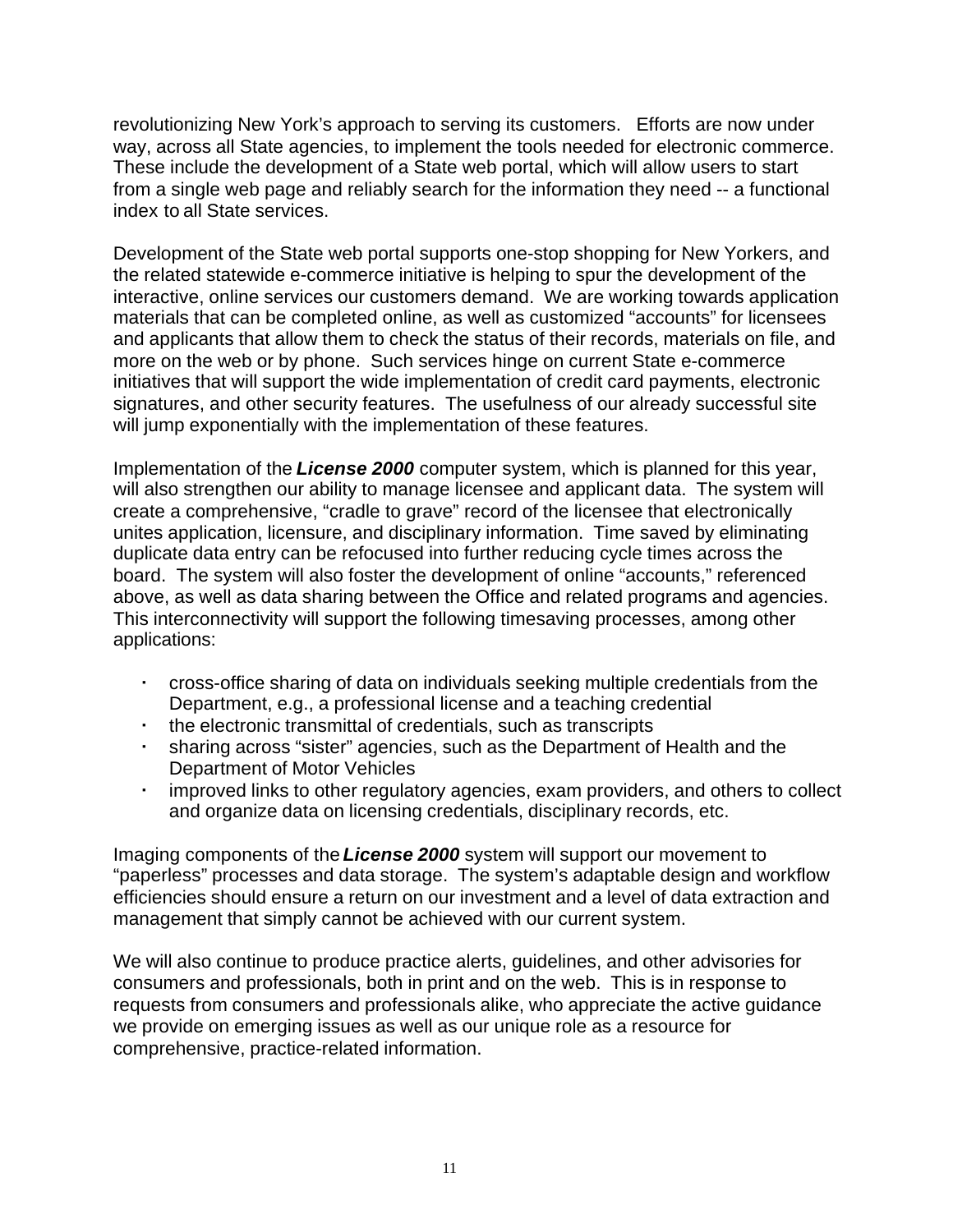While the application of technology will drive many of the customer service enhancements we envision, we also recognize that we make or break our reputation for serving customers on the basis of the thousands of *human interactions* that occur every day between our staff and our customers. To ensure a common, customeroriented approach to providing services, we have launched an extensive training program ("Achieving Extraordinary Customer Relations") for all OP staff with Achieve Global, a respected training organization. Just as we pursue world-class technology, we are also pursuing the world-class interaction skills that equally contribute to achieving outstanding customer service.

The training program is designed to increase job understanding, enhance performance and productivity, and further develop the coaching skills of managers and supervisors. Most training sessions mix staff from throughout the Office (and across the State) to emphasize a consistent customer service approach throughout the organization and to

"cross-fertilize" ideas and solutions. Importantly, staff who have participated in this "tailored" program believe they can apply<br>the training to their jobs.<br>We have also **90**<br>80 developed and will  $\frac{80}{70}$ **70** continue to offer **70** continue to offer training in the  $\frac{60}{50}$ professional discipline  $\frac{50}{40}$ process for members of  $\frac{10}{30}$ the State boards for the  $\frac{30}{20}$ professions. This helps **20**<br>**20**<br>**10** ensure a consistent, fair **10**<br>**0** process for all **<sup>0</sup>**

### OP Customer Service Training:



**Percent of Participants Who Think They Can Apply the Training to Their Jobs** 

As we consider ways to enhance customer service, we will develop opportunities based on customer feedback, staff suggestions, and our continuing efforts to benchmark high performers within and outside of professional regulation.

# **Conclusion**

As with the other emerging issues in professional regulation, rising customer expectations will continue to challenge the Regents and the Department. Each new customer service enhancement raises the standard of what is expected of us as information and service providers. Unlike businesses in the private sector, however, we cannot "target" our services to a select group of citizens. The Regents protect **all** of the citizens of New York State.